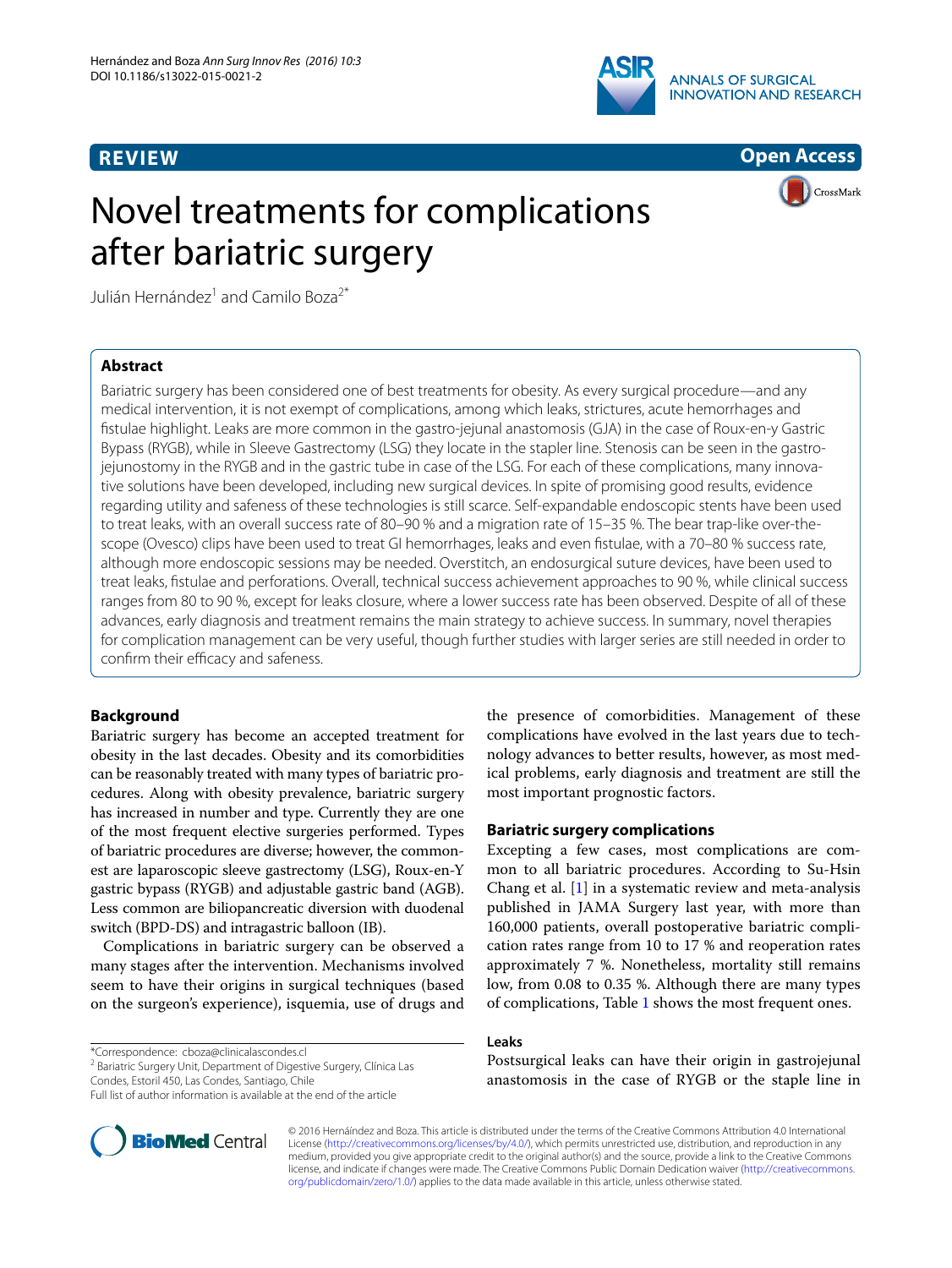<span id="page-1-0"></span>**Table 1 Most frequent bariatric surgery complications**

| Leaks                    |  |
|--------------------------|--|
| Acute hemorrhages        |  |
| Stenosis                 |  |
| <b>Bowel obstruction</b> |  |
| Marginal ulcers          |  |
| Fistula                  |  |
| Incisional hernia        |  |
| GERD                     |  |
|                          |  |

LSG. In the latter case, they can be classified as acute, early, late and chronic  $(1, 1-6, 6-12, 12)$  weeks, respectively) [\[2](#page-4-1)]. According to most recent evidence, in experienced institutions LSG leaks border 1 % incidence [[3\]](#page-4-2) and according to Parikh et al. [[4](#page-4-3)] in a systematic review and meta-analysis of 9991 patients in 2013, leaks rate in a general overview after LSG is 2.2 %. After RYGB, it ranges from 1.68 to 2.05 %.

Diagnosis can be challenging and any delay of the treatment worsens patient's prognosis. Morbidity mostly expresses as abdominal pain, taquicardia. Sometimes as an abdominal abscess, sepsis or chronic fistula, all of which are serious complications that usually lead to intensive care units admission, longer hospital stay and the development of other medical complications. Risk factors associated with postoperative leaks are age, BMI, male sex, type 2 diabetes mellitus, obstructive sleep apnea syndrome and hypertension [[5\]](#page-4-4).

Management of postoperative leaks can be really complex and it can be conservative or invasive depending on the patient's hemodynamic stability and infectious status, but as a general rule, life-threatening or chronic events require surgical interventions, otherwise conservative management is preferred.

As most complications, early diagnosis is critical to prevent evolution to general sepsis and peritonitis.

#### **Acute hemorrhages**

Hemorrhages usually have their origin in staple line, but they can also come from anastomotic or gastric remnant ulcers. In the former case, there is wide agreement that oversewing the staple line helps preventing this complication.

Patient's medical history gains importance in this issue since comorbidities such as coagulopathies and antihemostatic drugs (warfarin, acenocumarol, ASA) transports the medical team to a totally different scenario. A complete anamnesis is therefore of great importance.

Management consists in conservative support and endoscopic interventions in the majority of cases, but hemorrhages of big quantity (with hemodynamic

#### **Stenosis**

require surgical intervention.

Stenosis refers to stricture of an anatomical duct or cavity. Therefore, in bariatric surgery there are several sites of possible narrowing, but mainly two: in the RYGB the gastrojejunal anastomosis and in LSG the gastric remnant. They develop gradually so they belong to late complications; early strictures in LSG become symptomatic hardly before 6 weeks, while in RYGB they do in the late third or early fourth week.

Gastrojejunal stenosis is a relative frequent complication, with incidences varying from 4 to 27 % depending on the clinical series described. In the other hand, gastric stenoses border 1 % incidence and their apparition is associated with the smaller size of the bougie used.

Clinical manifestations of stenosis include food intolerance, vomiting and dysphagia without abdominal pain. Diagnosis can be made through contrasted radiology or endoscopy, which can be therapeutic as well. As in other cases, management can be conservative, endoscopical or surgical.

## **Bowel obstruction**

Bowel obstructions can be early or late, often due to internal hernias after gastric bypass in the former case and due to intraperitoneal adhesions in the latter. They reach 2 and 3 % incidence, respectively. Again, depending on patient's stability and clinical manifestations, a conservative treatment can be planned, but surgical management is sometimes necessary.

#### **Marginal ulcers**

Most marginal ulcers occur within the first 12 months of gastric bypass. Their frequency is described up to 16 % of patients. Among risk factors is *Helicobacter pylori* infection, gastro-gastric fistula, use of NSAIDs, and ischemia.

Management is complex because medical therapy does not seem to be effective, surgery has high incidence of complications associated and recurrence has been reported up to 7.7 %.

#### **Fistulas**

Although fistulas can appear along almost any site of the digestive tract after surgery, gastro-gastric fistulas are particularly worrisome complications after Roux-en-Y gastric bypass. Incidence has been reported in up to 1.2 % of cases [\[6](#page-4-5)].

Clinical symptoms are mostly related to epigastric pain due to ulcerations around the anastomotic site. If asymptomatic, they can be managed conservatively at the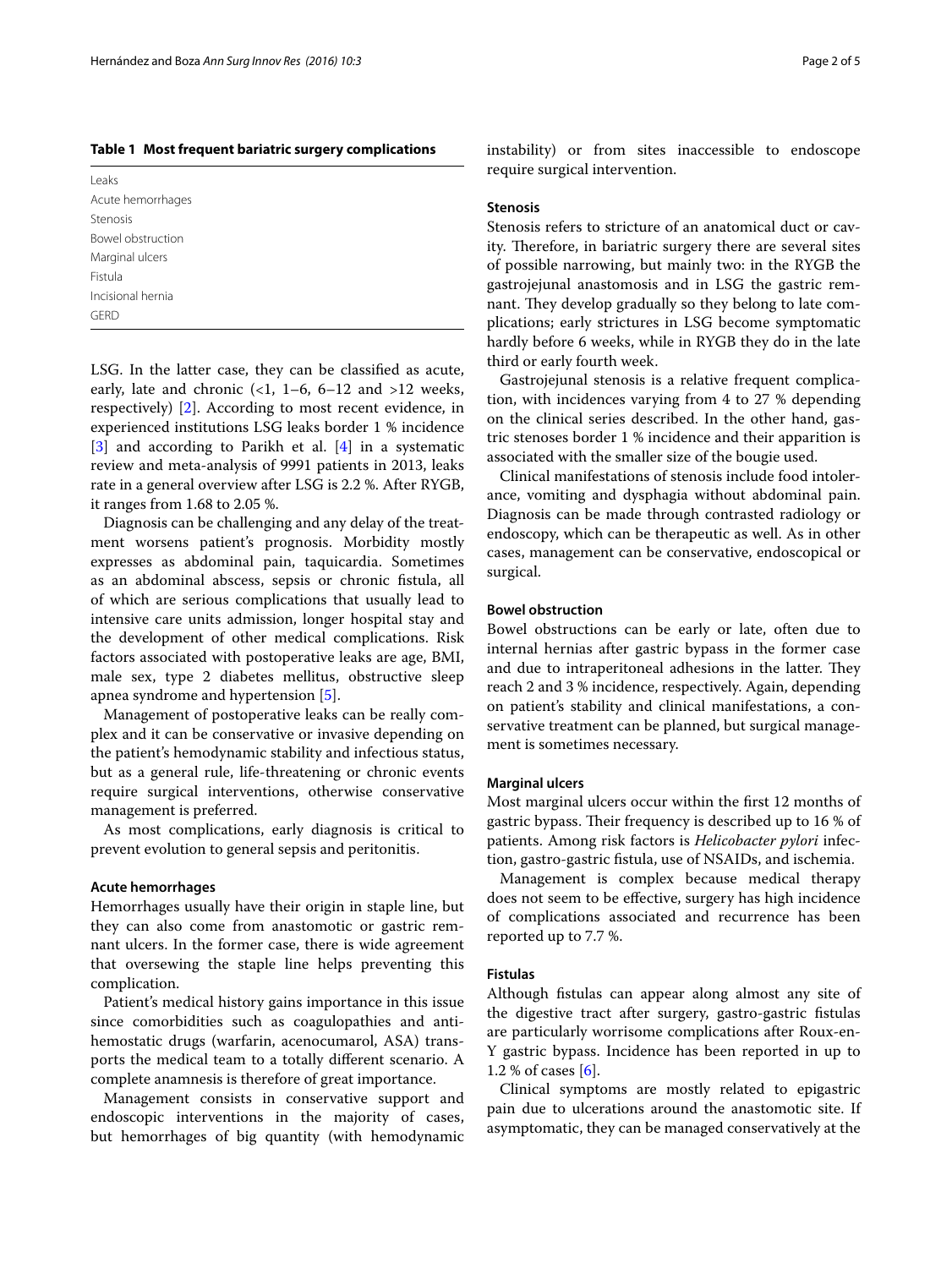beginning, but refractory pain and ulcers are the main indication for revisional surgery.

#### **Incisional hernia**

This type of hernias can appear in any site of abdominal incision; however, its frequency in laparoscopic procedures, less than 1 %, differs greatly from open Roux-en-Y gastric bypass, around 8 %. Though this kind of intervention is every time less performed, complicated hernias have to be kept in mind because complications can come up suddenly years after the procedure.

## **GERD**

Gastro-esophageal reflux disease appears in approximately 12 % of cases after laparoscopic sleeve gastrectomy. Management includes dietary and lifestyle interventions along with pharmacotherapy, but sometimes revisional surgery is needed, of which gastric bypass shows to have the best resolution rate (around 56 % improvement in symptoms score). It is also necessary to rule out always the presence of hiatal hernia and repair it during revisional surgery.

#### **Gastric band complications**

Adjustable gastric band is one the commonest procedures among bariatric surgery. Complications are mainly band slippage and gastric erosion. The former one causes severe dysphagia and vomiting in the early postoperative period, while the latter one's manifestations, which can be as serious as GI hemorrhage or intra-abdominal infections, begin in a later setting.

## **Diagnosis**

As important as being up-to-date with the different diagnostic techniques available, is keeping clinical suspicion at a low threshold in every patient with a suggestive history of complications. Therefore, a detailed anamnesis and physical examination are crucial in order to detect abnormal courses of postoperative evolution. Early diagnosis prevents aggressive treatments and in many cases revisional procedures that involve high rates of morbidity. Most frequent clinical symptoms and signs are abdominal pain, tachycardia, nausea, vomiting, bloating and fever. Characteristics of abdominal pain should be taken into consideration.

The most frequent diagnostic procedures are contrasted studies along with abdominal (with or without pelvic) computed tomography. The former ones usually show upper GI leaks, fistulas and stenosis, while the latter ones detect intra-abdominal collections or intra-peritoneal bleeding. Endoscopy in the early postoperative period should be avoided, but if necessary it can diagnose and treat several complications, such as digestive hemorrhage.

#### **Management**

Treatment should always consider, in the appropriate conditions, a conservative management. This includes adequate hydration, electrolyte homeostasis stabilization, nutritional support, oral or intravenous antibiotics, abscess drainage, etc. A correct decision of conservative management can avoid unnecessary surgical interventions, however, if it does not lead to a definitive resolution, it associates with longer hospital stays, patient's discomfort and even the development of chronic leaks or fistulas.

#### **Surgery**

Surgery is always the most complete procedure since it can assess the complete status of the previous surgery, and characteristics of the actual anatomy. Laparoscopic surgery has gained ground in the last 20 years along with all minimal-invasive procedures due to their lower incidence of postoperative infections among other reasons; however, it is not exempt of limitations, so the surgeon's experience and surgical feasibility of laparoscopy have always to be weighed. Although extremely rare, when life-threatening events without clear explanation unexpectedly happen, open surgery is indicated.

#### **Self‑expandable endoscopic stents**

Self-expandable endoscopic stents (SEES) consist in endoluminal prostheses that seek the maintenance of digestive tract permeability. Traditionally, they have been used to treat benign stenosis and obstructions of neoplasic cause. In these cases, stents are usually made of metal, but more recently stents made of polyester with an inner coverage of silicon have appeared to treat different digestive complications, such as leaks and postoperative strictures. Metal stents have higher friction coefficient with digestive mucosa, thus, migration rates are lower than polyester ones. On the other hand, stronger fixation of metal stents determines greater difficulty in its extraction than polyester ones, due to tissue ingrowth under them and subsequent adhesion.

In recent years, SEES have been used to treat leaks detected after bariatric surgery. The mechanism would be to cover the site of the luminal defect, allowing it to heal without tissue injury. When they are used to treat strictures, stents permit to maintain cavities open, so that the healing process (cicatrization and fibrosis) finishes with a permeable duct.

Since stents were initially designed to be attached to the esophagus, when they are placed in the gastrojejunal anastomosis they tend to migrate more frequently.

In general, they are well tolerated. Some patients report nausea, dysphagia or discomfort and up to 9 % require revision, usually due to persistent leaks or migration.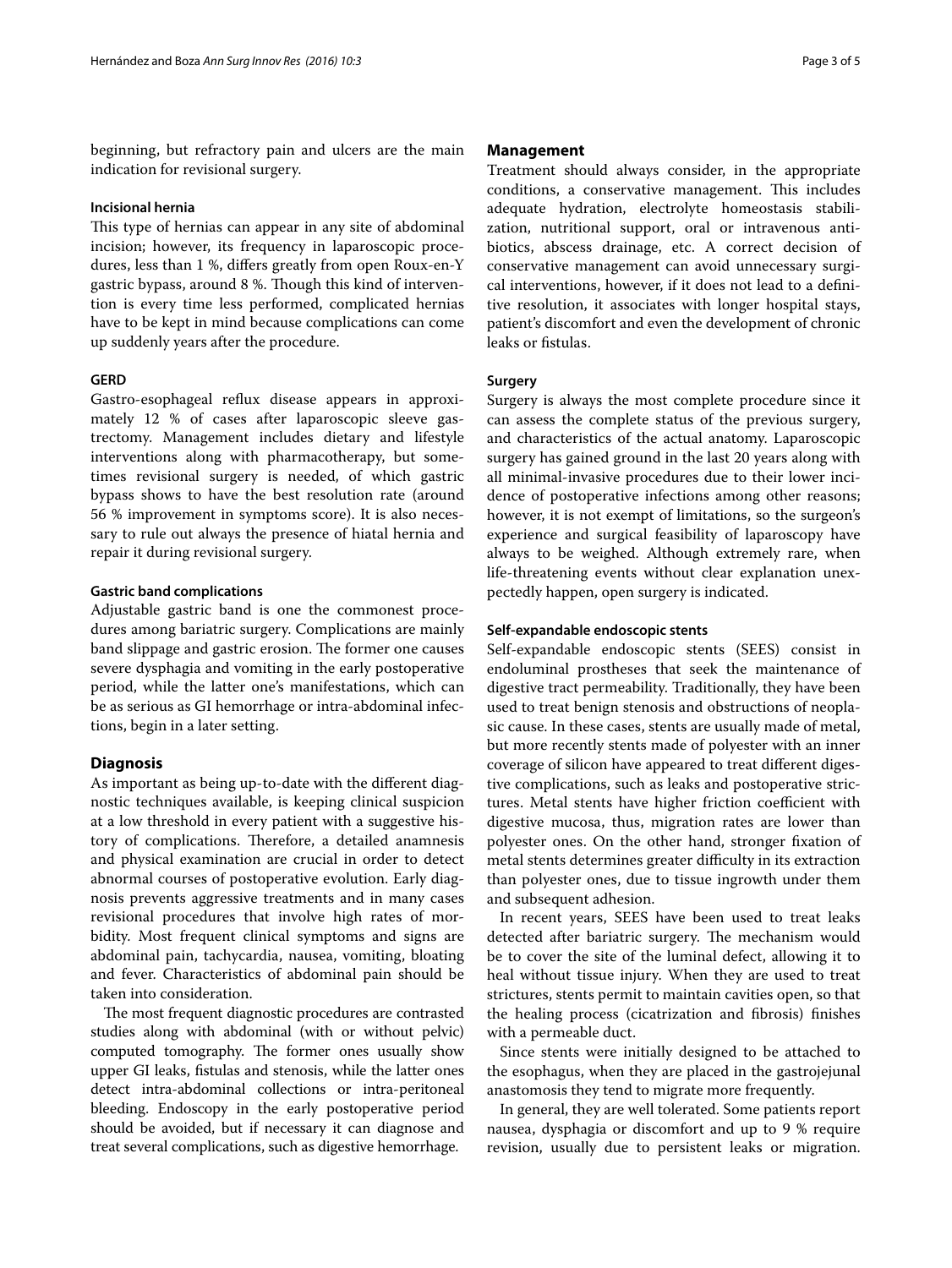Enteral nutrition with liquid diet is mostly well tolerated. The clear advantage of this procedure is that this can be kept instead of parenteral nutrition with all the complications it carries.

When a stent fails to prevent leaks, it is not necessary to remove it. Instead, a second one can be placed over the first one, covering both proximal and distal edges. Regardless of this, stents should not remain in its place for more than 7 months. In leaks treatment, the highest proportion of patients keep it for 6 weeks, enough time to allow the wound to heal and not developing excessive adhesion to the tissue.

Evidence regarding stent use is scarce. One of the meta-analysis available assessed the use of stents postoperatively in 67 patients. They reported success in leakage management in 87.7 % of cases, migration in 17 % and successful extraction in 92 % [\[7\]](#page-4-6). In other studies, success in leakage management is approximately the same.

According to our experience, despite the long period needed to treat, the overall success rate of SEES use was 96 %. The migration rate was approximately 34 %, with the need of repositioning or replacement in the majority of these cases [[8\]](#page-4-7). The experience of Schiesser et al. [[2\]](#page-4-1) follows this tendency with an 88 % success, though their management included other interventions such as Ovesco® clips, discussed later.

Documented experiences in the use of SEES in chronic leaks or fistulas are rare and they generally reveal worse outcomes; recently, Puig et al. published their series with metal prostheses where only 4 out of 21 patients could be treated exclusively with SEES, though they concluded it may help suppress ongoing sepsis and allow patients to undergo oral nutrition before definitive surgical resolution [\[9\]](#page-4-8).

Considering that stents avoid surgery with its morbidity and mortality, it is still an option that can be measured among others and a recent expert consensus considers it a valid option [[10\]](#page-4-9).

#### **Over‑the‑scope clips**

This kind of endosurgical clips was recently introduced to treat GI hemorrhages and perforations. It consists in an applicator cap, a hand wheel and the clip. The applicator cap has three different diameters to fit in different endoscopes. The clips look like a bear trap, so they apply pressure equally in a circumference form. There are three different kinds of clips: one with blunt teeth and two with sharp teeth that differ from each other in their length. Blunt teeth clips are more often used to control bleeding, while the sharp ones are used to close perforations or to manage indurated, fibrotic tissue (usually associated with chronic injury).

To use this device it has to be fitted on the tip of the endoscope fixed over the applicator cap that incorporates a release thread which is passed through the working channel and connected to a turning wheel mounted on working channel access port. The main difference with other endosurgical clips is that in this case pressure is applied in a circumference form. They should not be used in sites adjacent to collections or infections.

As in other novel treatments, evidence is scarce. There have been cases reported with successful management of gastrointestinal or gastrocutaneous fistulas. The experience of Surace et al. with the biggest series reported, 19 patients with GI fistula showed a 74 % success [\[11\]](#page-4-10).

Keren et al.  $[12]$  reported recently an 80 % success in treating postoperative leaks after LSG, in a series of 26 patients, with a median of three endoscopic sessions and no complications related to the procedure.

## **Overstitch**

The Overstitch system consists in a single-use endosurgical suture device which is attached to the endoscope and allows deploying various stitches in a relatively small working space. The curved needle design allows for controlled depth of suture placement and enables the placement of durable full-thickness stitches. It is capable of deploying and reloading sutures while maintaining direct visualization of the operative site, for better control and minimal scope insertions and removals.

The utility of this novel endoscopic suture system is that it can resolve several bariatric surgery complications: outlet and puch reduction, fistula closures, gastric placation and even GI bleeding. Evidence regarding Overstitch's utility is scarce, being published mainly case reports. In one of the latest and biggest series ever published, Sharaiha et al. analyzed retrospectively 122 patients from eight different centers who were treated with Overstitch suturing system due to different causes, namely, fistulas, leaks, perforations and stent anchorage. A 97.5 % overall technical success was achieved, while clinical success for stent anchorage, perforations and anastomotic leak closure was 91.4, 93, 80 and 27 % [[13](#page-4-12)].

#### **Stomaphyx**

The Stompahyx system was created with the purpose of gastric plication. It places full-thickness polypropylene fasteners through the gastric mucosa, which is previously drawn into the device's chamber by suction. The fasteners are not absorbable and are firm enough to maintain gastric plications. It can be used to reduce the gastric pouch or stoma in patients that have regained weight, but it can also be used to repair leaks in the GI wall.

Evidence regarding efficacy of Stomaphyx is scarce. Goyal et al. made a retrospective analysis of 53 patients post gastric bypass who underwent gastric pouch reduction with Stomaphyx, which showed EWL not sustained